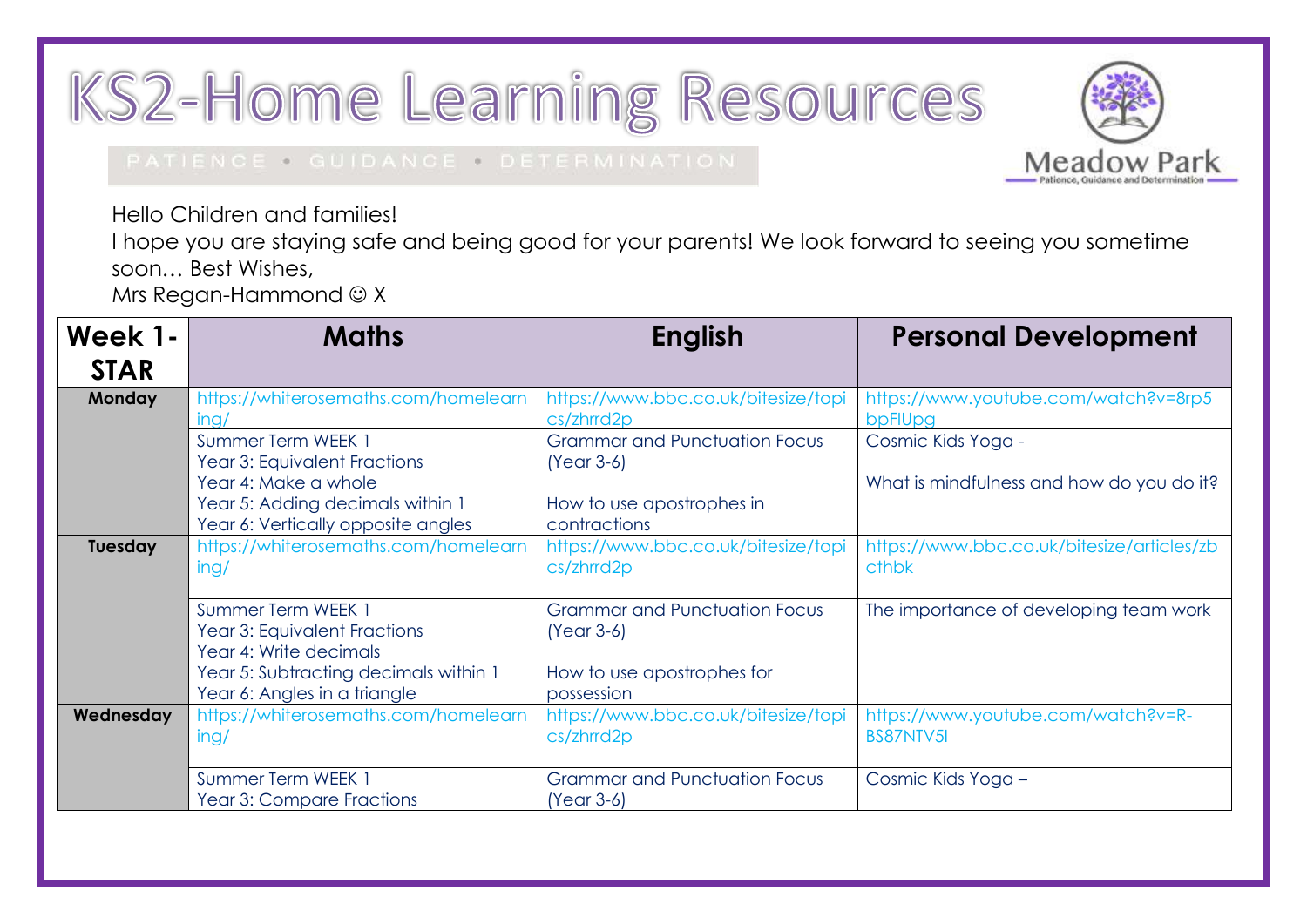|                 | Year 4: Compare decimals<br>Year 5: Complements to 1<br>Year 6: Angles in a triangle (special<br>cases) | How to use commas in sentences                             | Harry Potter and the Philosopher's Stone                                                      |
|-----------------|---------------------------------------------------------------------------------------------------------|------------------------------------------------------------|-----------------------------------------------------------------------------------------------|
| <b>Thursday</b> | https://whiterosemaths.com/homelearn<br>ing/                                                            | https://www.bbc.co.uk/bitesize/topi<br>$cs/\text{zhrrd2p}$ | https://www.twinkl.co.uk/resource/corona<br>virus-time-capsule-resource-pack-t-tp-<br>2549605 |
|                 | Summer Term WEEK 1<br>Year 3: Order Fractions<br>Year 4: Order decimals                                 | <b>Grammar and Punctuation Focus</b><br>$(Year 3-6)$       | Home Learning 2020 Time Capsule<br>How I feel                                                 |
|                 | Year 5: Adding decimal – crossing the<br>whole                                                          | How to use a semi-colon                                    | My Family                                                                                     |
|                 | Year 6: Angles in a triangle (missing<br>angles)                                                        |                                                            |                                                                                               |
| Friday          | https://whiterosemaths.com/homelearn<br>ing/                                                            | https://www.bbc.co.uk/bitesize/topi<br>$cs/\text{zhrrd2p}$ | https://www.youtube.com/watch?v=tbCjk<br><b>P</b> saes                                        |
|                 | Summer Term WEEK 1<br>Year 3: Maths Challenge                                                           | <b>Grammar and Punctuation Focus</b><br>$(Year 3-6)$       | Cosmic Kids Yoga -                                                                            |
|                 | Year 4: Maths Challenge<br>Year 5: Maths Challenge                                                      | How to use an ellipsis                                     | Pokémon                                                                                       |
|                 | Year 6: Maths Challenge                                                                                 |                                                            |                                                                                               |

| Week 2-     | <b>Maths</b>                                | <b>English</b>                                       | <b>Personal Development</b>                                                                                                                                            |
|-------------|---------------------------------------------|------------------------------------------------------|------------------------------------------------------------------------------------------------------------------------------------------------------------------------|
| <b>STAR</b> |                                             |                                                      |                                                                                                                                                                        |
| Monday      | ing/                                        | cs/zhrrd2p                                           | https://whiterosemaths.com/homelearn https://www.bbc.co.uk/bitesize/topi https://www.twinkl.co.uk/resource/corona<br>virus-time-capsule-resource-pack-t-tp-<br>2549605 |
|             | Summer Term WEEK 2<br>Year 3: Add Fractions | <b>Grammar and Punctuation Focus</b><br>$(Year 3-6)$ | Home Learning 2020 Time Capsule                                                                                                                                        |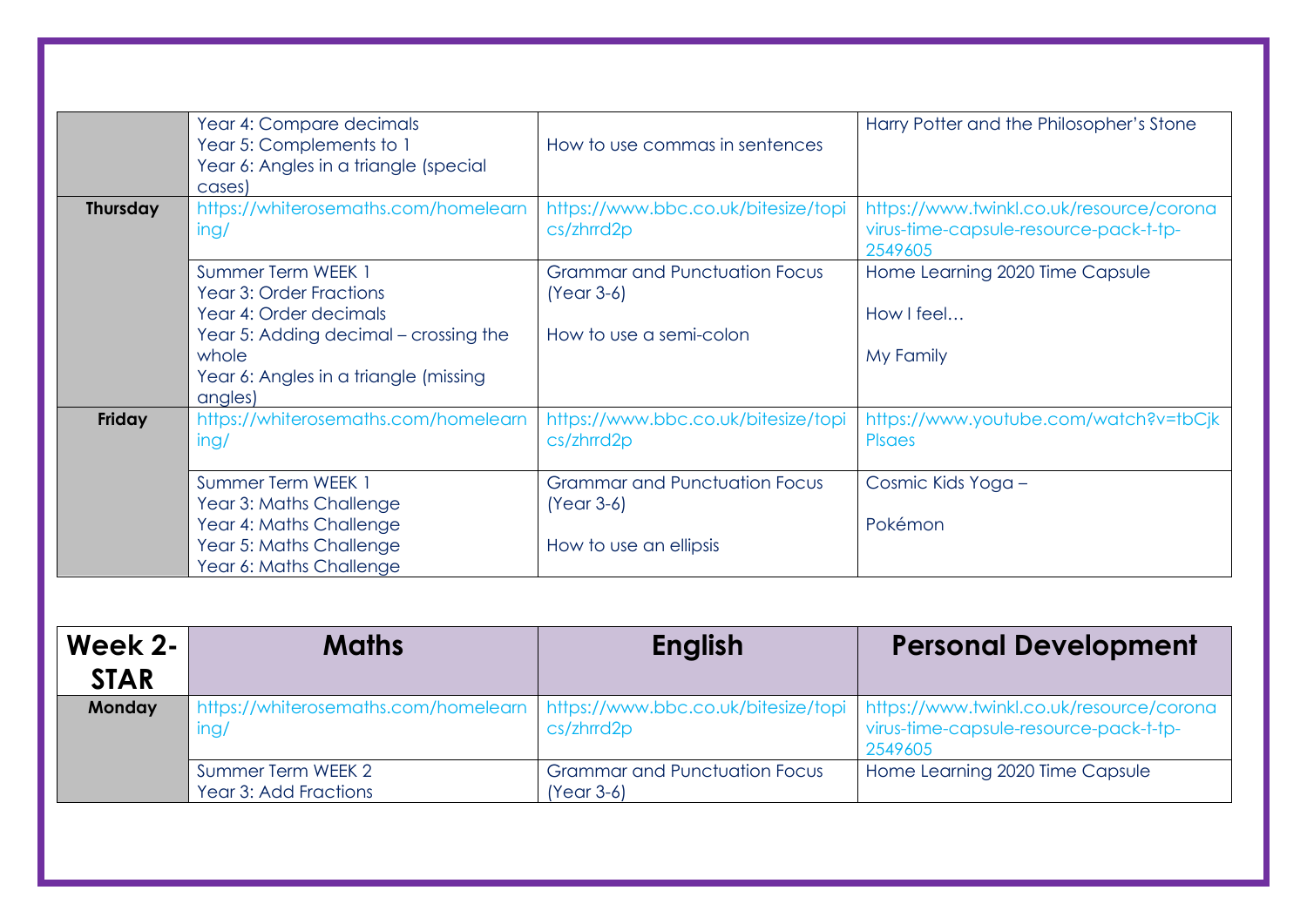|                 | Year 4: Round decimals<br>Year 5: Adding decimals with same<br>number of DP<br>Year 6: Angles in special quadrilaterals                                           | How to use brackets                                                        | Hands and paws<br>Things I'm doing to keep busy                                                |
|-----------------|-------------------------------------------------------------------------------------------------------------------------------------------------------------------|----------------------------------------------------------------------------|------------------------------------------------------------------------------------------------|
| Tuesday         | https://whiterosemaths.com/homelearn<br>ing/                                                                                                                      | https://www.bbc.co.uk/bitesize/topi<br>cs/zhrrd2p                          | https://www.twinkl.co.uk/resource/rainbo<br>w-acrostic-poem-template-t-e-2550011               |
|                 | Summer Term WEEK 2<br>Year 3:Subtract Fractions<br>Year 4: Halves and quarters                                                                                    | <b>Grammar and Punctuation Focus</b><br>$(Year 3-6)$                       | Rainbow acrostic poem                                                                          |
|                 | Year 5: Subtracting decimals with same<br>number of DP<br>Year 6: Angles in regular polygons                                                                      | How to use inverted commas                                                 |                                                                                                |
| Wednesday       | https://whiterosemaths.com/homelearn<br>ing/                                                                                                                      | https://www.bbc.co.uk/bitesize/topi<br>cs/zhrrd2p                          | https://www.twinkl.co.uk/resource/corona<br>virus-time-capsule-resource-pack-t-tp-<br>2549605  |
|                 | Summer Term WEEK 2<br>Year 3: Problem Solving<br>Year 4: Pounds and pence<br>Year 5: Adding decimals with different<br>number of DP<br>Year 6: Problem solving    | <b>Grammar and Punctuation Focus</b><br>$(Year 3-6)$<br>What is a verb?    | Home Learning 2020 Time Capsule<br>Connecting with others<br>Interview page                    |
| <b>Thursday</b> | https://whiterosemaths.com/homelearn<br>ing/                                                                                                                      | https://www.bbc.co.uk/bitesize/topi<br>cs/zhrrd2p                          | https://www.twinkl.co.uk/resource/100-fun-<br>indoor-activity-ideas-t-tp-2549426               |
|                 | Summer Term WEEK 2<br>Year 3: Problem Solving<br>Year 4: Ordering money<br>Year 5: Subtracting decimals with<br>different number of DP<br>Year 6: Problem solving | <b>Grammar and Punctuation Focus</b><br>$(Year 3-6)$<br>What is a pronoun? | 100 fun indoor activity ideas<br>Indoor camping – make a fort/den out of<br>blankets/furniture |
| Friday          | https://whiterosemaths.com/homelearn<br>ing/                                                                                                                      | https://www.bbc.co.uk/bitesize/topi<br>cs/zhrrd2p                          | https://www.twinkl.co.uk/resource/corona<br>virus-time-capsule-resource-pack-t-tp-             |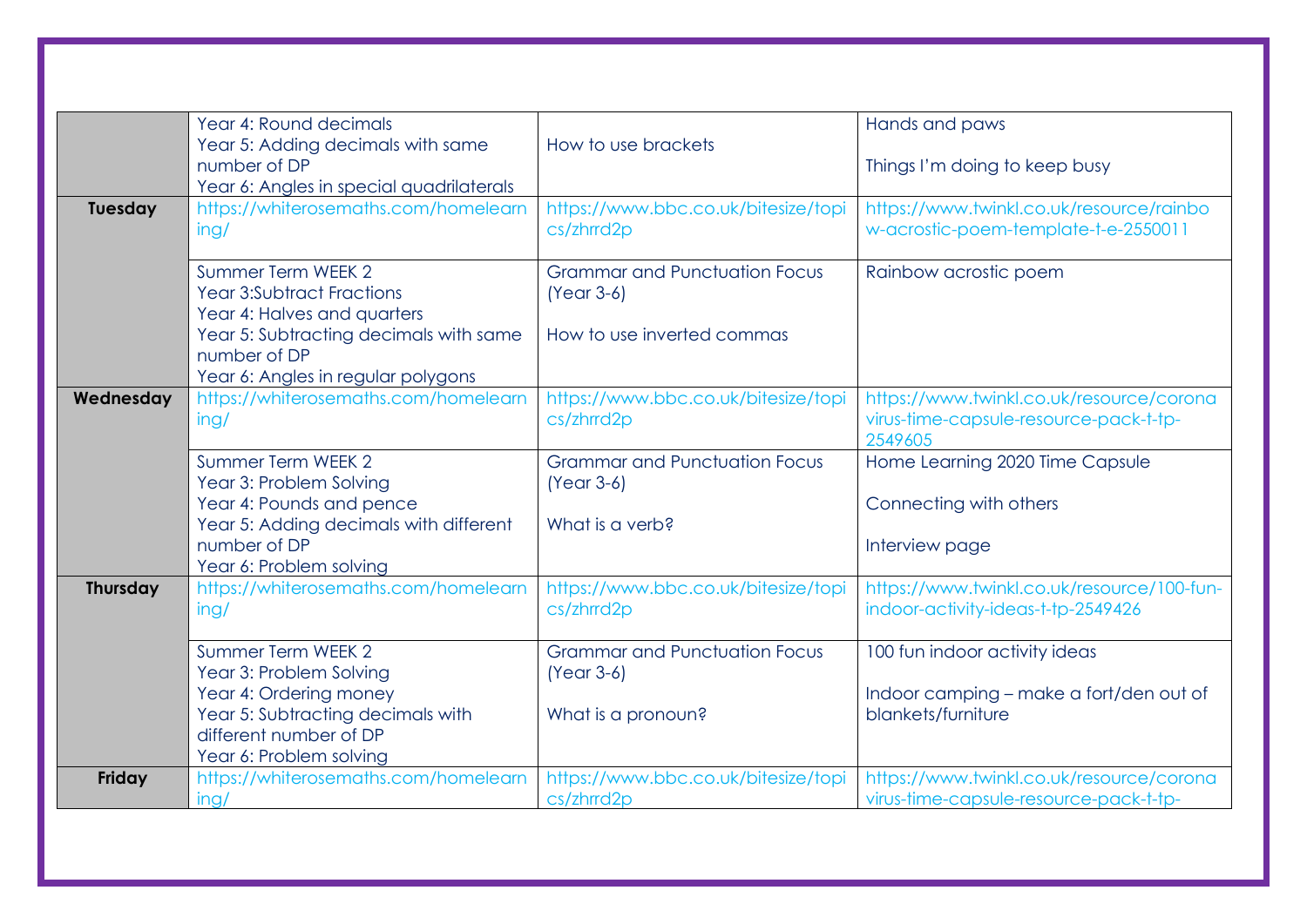|                        |                                                                                                                                                                                 |                                                                                 | 2549605                                                                                                                                                            |
|------------------------|---------------------------------------------------------------------------------------------------------------------------------------------------------------------------------|---------------------------------------------------------------------------------|--------------------------------------------------------------------------------------------------------------------------------------------------------------------|
|                        | Summer Term WEEK 2<br>Year 3: Maths Challenge<br>Year 4: Maths Challenge<br>Year 5: Maths Challenge<br>Year 6: Maths Challenge                                                  | <b>Grammar and Punctuation Focus</b><br>$(Year 3-6)$<br>What is an adverb?      | Home Learning 2020 Time Capsule<br>A letter to my future self                                                                                                      |
| Week 3-<br><b>STAR</b> | <b>Maths</b>                                                                                                                                                                    | <b>English</b>                                                                  | <b>Personal Development</b>                                                                                                                                        |
| Monday                 | https://whiterosemaths.com/homelearn<br>inq/                                                                                                                                    | https://www.bbc.co.uk/bitesize/topi<br>cs/zhrrd2p                               | https://www.twinkl.co.uk/resource/100-fun-<br>indoor-activity-ideas-t-tp-2549426                                                                                   |
|                        | Summer Term WEEK 3<br>Year 3: Convert pounds and pence<br>Year 4: Multiply 2-digit by 1-digit<br>Year 5: Multiply 2-digit numbers (area<br>model)<br>Year 6: Simplify fractions | <b>Grammar and Punctuation Focus</b><br>$(Year 3-6)$<br>What is a passive verb? | 100 fun indoor activity ideas<br>Create your own code - change each<br>letter of the alphabet for a picture/symbol<br>and write a coded letter/note to<br>somebody |
| Tuesday                | https://whiterosemaths.com/homelearn<br>ing/                                                                                                                                    | https://www.bbc.co.uk/bitesize/topi<br>cs/zhrrd2p                               | https://www.twinkl.co.uk/resource/corona<br>virus-time-capsule-resource-pack-t-tp-<br>2549605                                                                      |
|                        | Summer Term WEEK 3<br>Year 3: Add money<br>Year 4: Multiply 3-digit by 1-digit<br>Year 5: Multiply 4-digits by 2-digits<br>Year 6: Compare and order fractions                  | <b>Grammar and Punctuation Focus</b><br>$(Year 3-6)$<br>What are modal verbs?   | Home Learning 2020 Time Capsule<br>Choose objects to put in a time capsule                                                                                         |
| Wednesday              | https://whiterosemaths.com/homelearn<br>ing/                                                                                                                                    | https://www.bbc.co.uk/bitesize/topi<br>cs/zhrrd2p                               | https://www.twinkl.co.uk/resource/100-fun-<br>indoor-activity-ideas-t-tp-2549426                                                                                   |
|                        | Summer Term WEEK 3                                                                                                                                                              | <b>Grammar and Punctuation Focus</b>                                            | 100 fun indoor activity ideas                                                                                                                                      |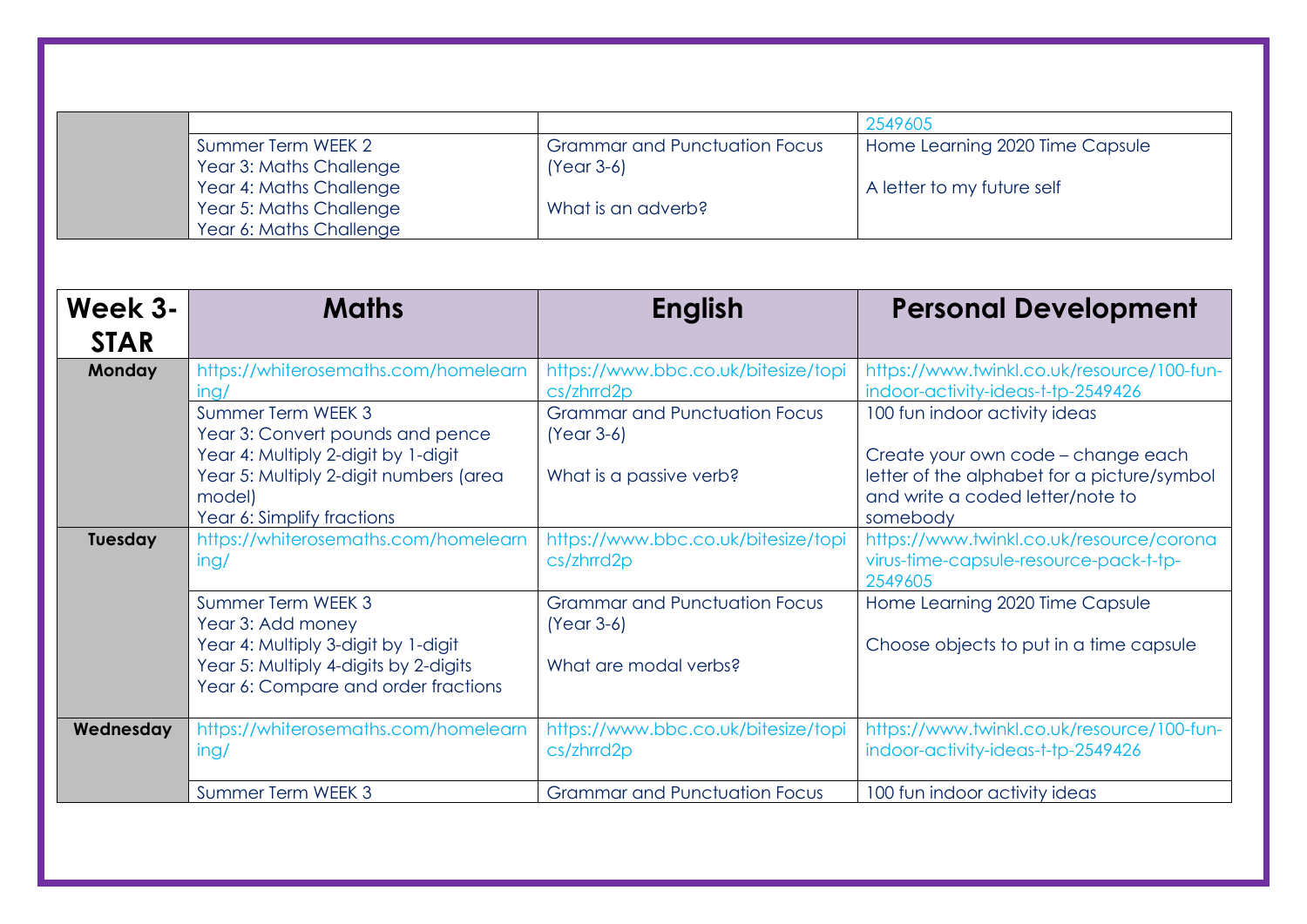|                 | Year 3: Subtract money<br>Year 4: Divide 2-digit by 1-digit<br>Year 5: Divide with remainders<br>Year 6: Add and subtract fractions                                  | $(Year 3-6)$<br>What is a proposition?                                                   | Alphabet treasure hunt - can you find an<br>item in your home for each of the letters in<br>the alphabet?                                        |
|-----------------|----------------------------------------------------------------------------------------------------------------------------------------------------------------------|------------------------------------------------------------------------------------------|--------------------------------------------------------------------------------------------------------------------------------------------------|
| <b>Thursday</b> | https://whiterosemaths.com/homelearn<br>ing/                                                                                                                         | https://www.bbc.co.uk/bitesize/topi<br>$cs/\text{zhrrd2p}$                               | https://www.twinkl.co.uk/resource/gaming<br>-challenge-activity-t-i-142                                                                          |
|                 | Summer Term WEEK 3<br>Year 3: Multiply and divide by 3<br>Year 4: Divide 3-digit by 1-digit<br>Year 5: Calculate perimeter<br>Year 6: Mixed addition and subtraction | <b>Grammar and Punctuation Focus</b><br>$(Year 3-6)$<br>What is a relative clause?       | Gaming challenge<br>Design a superhero etc<br>Tick each challenge off when you<br>complete it                                                    |
| Friday          | https://whiterosemaths.com/homelearn<br>ing/                                                                                                                         | https://www.bbc.co.uk/bitesize/topi<br>$cs/\text{zhrrd2p}$                               | https://www.twinkl.co.uk/resource/100-fun-<br>indoor-activity-ideas-t-tp-2549426                                                                 |
|                 | Summer Term WEEK 3<br>Year 3: Maths Challenge<br>Year 4: Maths Challenge<br>Year 5: Maths Challenge<br>Year 6: Maths Challenge                                       | <b>Grammar and Punctuation Focus</b><br>$(Year 3-6)$<br>What is an expanded noun phrase? | 100 fun indoor activity ideas<br>Plan an adventure – make a map/write<br>clues for somebody to follow and find<br>certain items around the house |